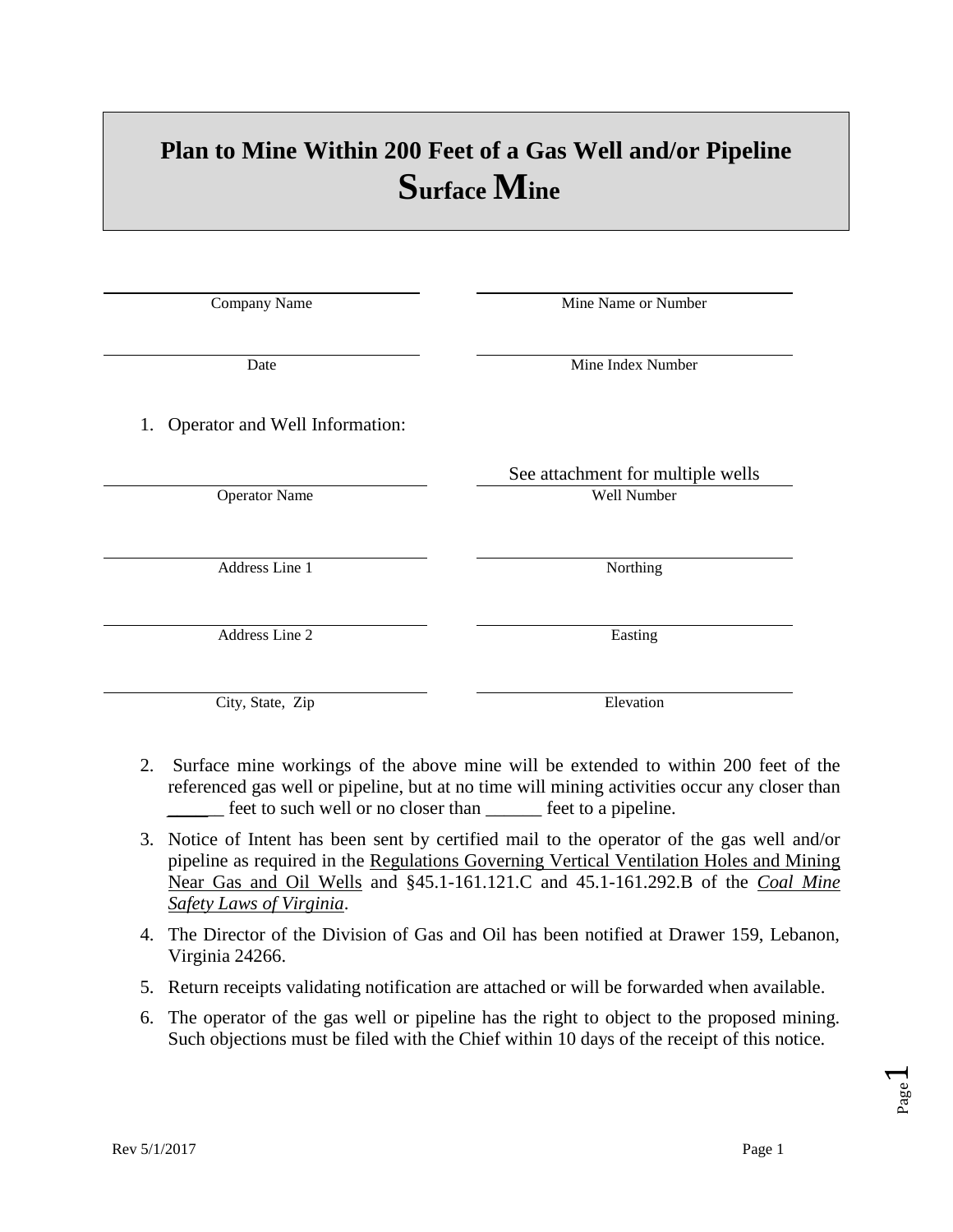- 7. An accurate map or plat showing the information required by 4 VAC 25-101-160.B of the Regulations Governing Vertical Ventilation Holes and Mining Near Gas Wells is attached. Such map clearly delineates areas to be mined and areas to be left undisturbed.
- 8. Only mining projections shown on the attached map or plat are planned for mining. All projections may not necessarily be mined, but any additional mining will require the plan to be re-submitted to all parties.
- 9. The certified map has been reviewed by mine management who concurs with the planned mine development and is familiar with the location of the gas well or pipeline that is affected by the proposed mining.
- 10. A mine map showing the proposed mining areas and known gas wells and pipelines will be posted at all times for review at the designated mine office.
- 11. No smoking or open flames will be permitted near gas wells or pipelines at any time.
- 12. Properly maintained and calibrated gas detection equipment will be available where ground disturbing activities around gas wells or pipelines are planned.
- 13. Gas wells will be marked with flagging or florescent painted signs placed at a height of at least six (6) feet above ground level. If equipment is operated at night or at other times of poor visibility, strobe lights or other effective means will be used in addition to flagging. If conditions allow, a four (4) foot high earthen berm will be provided between the equipment work area and the gas well.
- 14. When excavations are planned to extend below the surface level of the gas well, the area within 200 feet of the gas well will be sloped or benched such that the horizontal distance to the well will be at least equal to the depth of excavation.
- 15. Pipelines will be marked at intervals not to exceed 75 feet with flagging or florescent painted signs placed at a height of at least six (6) feet above ground level or more often whenever a change in direction occurs. If equipment is operated at night or at other times of poor visibility, strobe lights or other effective means will be used in addition to flagging. If conditions allow, a minimum of four (4) foot high earthen berm will be provided between the equipment work area and the pipeline.
- 16. Equipment operators will dismount and familiarize themselves with the location of gas wells and pipelines prior to performing ground disturbing activities in the area. If the surface foreman determines during the pre-shift examination that equipment is to be operated within close proximity of a gas well or pipeline, the foreman will communicate such information to the equipment operators.
- 17. Before any blasting, gas wells and pipelines will be adequately protected from damage induced by "fly rock" or other material. Only those individuals engaged in installing or removing protective measures will be in the vicinity of a gas well or pipeline while those measures are being installed or removed. A certified surface foreman will supervise the installation and removal of protective measures.
- 18. Pipelines may be purged and disconnected, covered with protective material, or provided with other no less effective means to protect them from the effects of blasting.